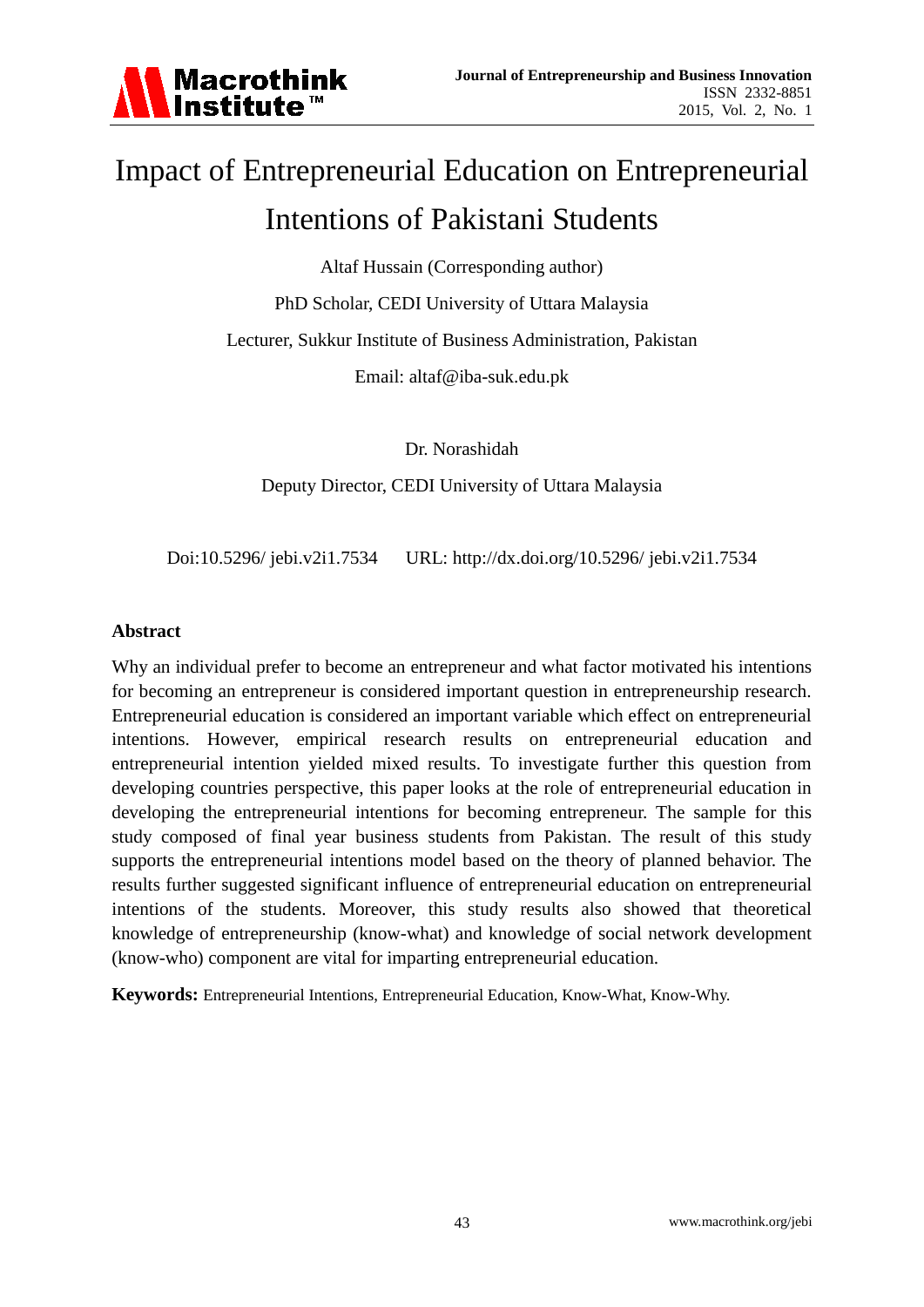

# **1. Introduction**

In developing countries, entrepreneurship is considered vital for enhancing employment opportunities. Such impact of entrepreneurship is also evident from territories which reported declines in the unemployment levels because they have the higher level of increase in entrepreneurial initiative indexes (Audretsch, 2002). In spite of such global recognition, entrepreneurship remains limited in Pakistan. This happens due to limited attention of policy maker and government toward entrepreneurship in the past, and lower level of growth in key indicators for starting new business of Pakistan's, limited economy to absorb shocks (Haque, 2007). Such attitude towards entrepreneurship in the past have affected the entrepreneurial attitude and intentions of people in Pakistanwhich is just 23% as per Global Entrepreneurship Monitor (GEM) report on Pakistan (Sarfraz & Qureshi, 2011). While the report of GUESS (2011) has ranked Pakistan at lowest on student's intention to become an entrepreneur by starting their own business after completing the study.

Entrepreneurship researchers have identified various determinants of individual entrepreneurial intentions. Entrepreneurship education has been recognized as one of the important determinant of entrepreneurial intentions. Various studies like Galloway and Brown (2002); Fayolle, Gailly and Lassas-Clerc (2006); Potter (2008); Henderson and Robertson (2000); Zhang, Duysters, and Cloodt (2013) empirically demonstrated the entrepreneurial education as an important determinant of entrepreneurial intentions.

Although the importance of entrepreneurship education had been recognized in the literature, but limited empirical studies have been conducted to analyze the impact on entrepreneurial intention separately from general education (Peterman & Kennedy, 2003). As mentioned by Byabashaija and Katono (2011, p. 129): "The effect of general education has been explored but only a few studies have looked at entrepreneurial education, particularly at university and tertiary institution level." According to Byabashaija and Katono (2011), the effect of entrepreneurship education on entrepreneurial intention is limited and still undergoing empirical testing. In their study Zhang et al. (2013) concluded that despite the importance of entrepreneurship education it's unusual to observe that few studies have been conducted to see the impact of entrepreneurship education on intention.

In consistent with the study of Zhang et al. (2013), a survey of the literature on entrepreneurial intentions research has identified limited studies conducted at tertiary institutes in Pakistan. Only few studies have been conducted to analyze the effect of entrepreneurship education on entrepreneurship intentions of individual in Pakistan. While there is very limited research demonstrated empirically the impact of different component taught during entrepreneurial education course on the entrepreneurial education and intentions. The purpose of this study is to analyze the impact of entrepreneurship education on intentions of the students studying in higher education institutes in Pakistan .This study will also analyze the significance of different component of entrepreneurship education program in imparting entrepreneurship education at tertiary level.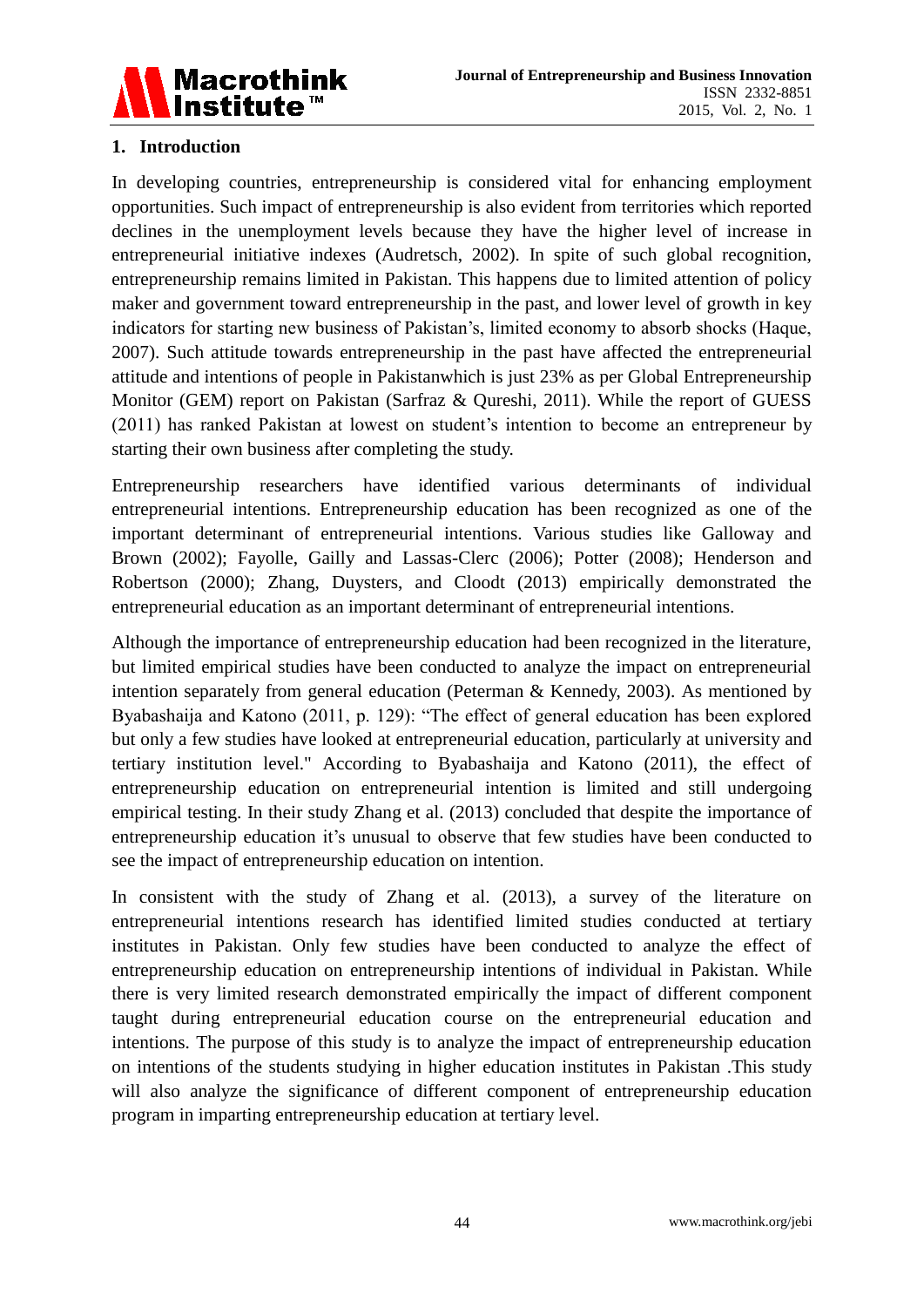

### **2. Theoretical Framework**

According to Shane (2003) entrepreneurship process consist of capability to identify opportunity, collect resources, organize them and adapt strategy so that opportunity can be exploited. The knowledge, skills and information he obtained through education will likely improve the expected returns for exploiting the opportunity. Entrepreneurship education not only improves knowledge skill and information which needed to pursue an opportunity but also equip individual with analytical ability and knowledge of entrepreneurial process which improve the entrepreneurial judgment (McMullen & Shepherd 2006).

The study of European Commission (2006) reported that entrepreneurship specific education encourage students in accumulating entrepreneurial intentions which results in creation and supply of new firms by the students. Researchers agreed that the influence of "push" and "pull" while studying entrepreneurship may determine their entrepreneurial career path (Matlay & Storey, 2003). Galloway and Brown (2002); Henderson and Robertson (2000) in their studies also showed that linkages between entrepreneurial education and entrepreneurial activity of students. While the study of the Potter (2008) highlighted the function of entrepreneurship education is vital in enhancing the entrepreneurship attitudes of individuals at tertiary level of education. Therefore, entrepreneurship education initiatives at university level are considered vital for increasing potential entrepreneurs supply by making more students conscious and interested choosing entrepreneurship as a career option.

Accordingly entrepreneurship education in the form of courses is correlated to entrepreneurial intentions for three reasons. First, entrepreneurship education helps the students to learn and identify new business opportunities. Such knowledge leads to enhance the number and innovativeness of opportunities which are linked with the technology (Shepherd & DeTienne, 2005). Learning important entrepreneurial skills and competencies will lead to perceive new feasible venture by students, thus affect PBC (Krueger et al., 2000; Zhao et al., 2005). Second, research found positive association between social desirability and entrepreneurship career intention (Tkachev & Kolvereid, 1999). While the important role of education is counted in socializing individuals into entrepreneurial careers (Krueger & Brazeal,1994) which can form attitude toward behaviour and social norms. Third, through entrepreneurship courses one get knowledge about starting new business venture in a better and faster way the that result in more value from the identical opportunity (Zhao et al., 2005; Davidsson & Honig, 2003).

It is also argued in the studies that learning important entrepreneurial skills and competencies will lead to perceive new feasible venture by students, thus affect Perceived Behavioural Control (PBC) (Krueger et al., 2000; Zhao et al., 2005). Results of different empirical studies have confirmed that PBC, attitude and social norms are the major factors for explaining entrepreneurial intention (Autio et al. 2001; Kolvereid 1996; Krueger and Carsrud, 1993; Liñán and Chen 2009; Liñán et al. 2011). Due to this reason, it is argued that for motivating entrepreneurship intention through entrepreneurship education should consider those elements. In their study Zhang et al. (2013) not only empirically demonstrated the impact of entrepreneurship education on entrepreneurship intention but also showed that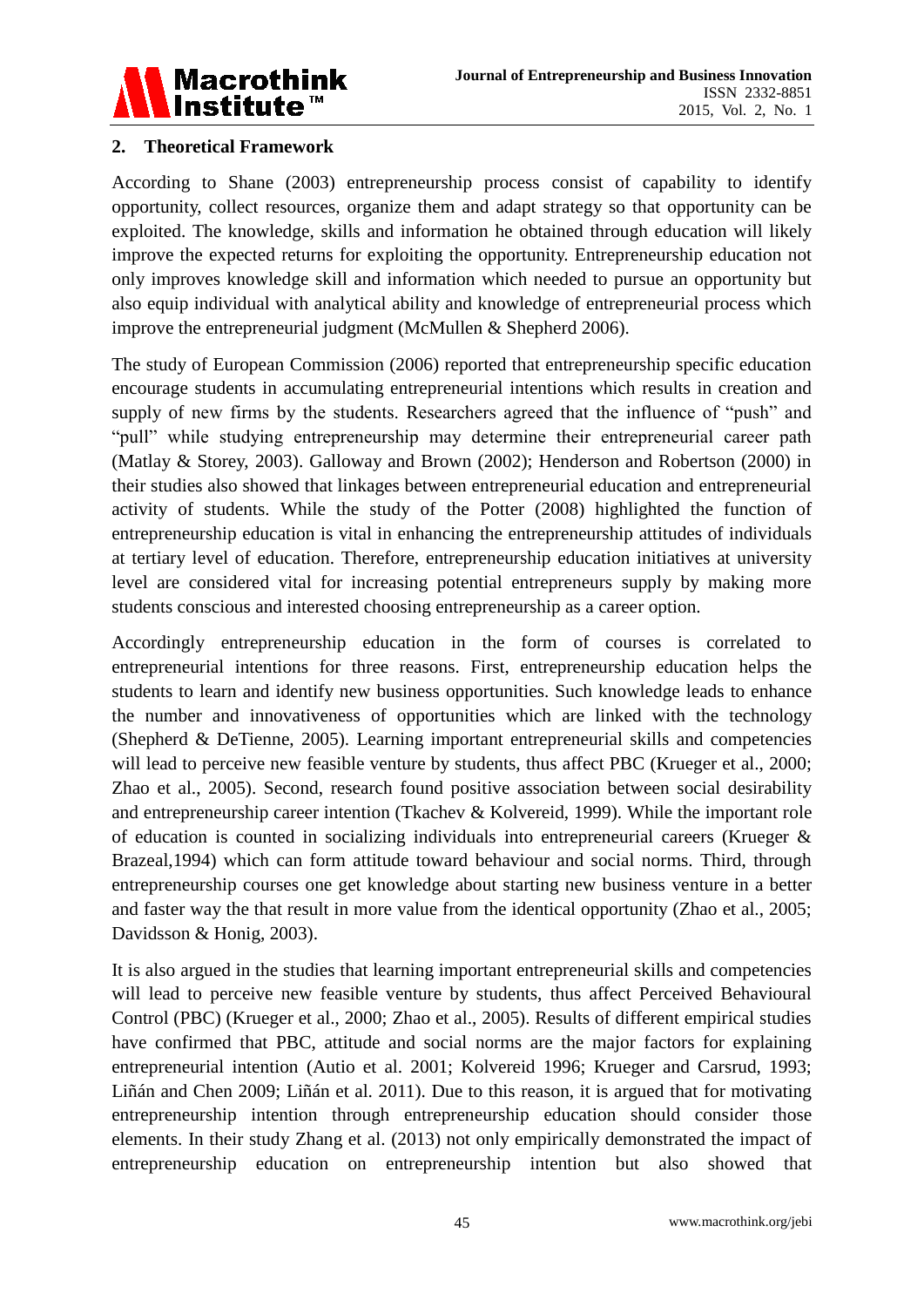

entrepreneurship education directly effect on entrepreneurship intentions. This conclusion is beyond the prevailing perspective which assume that entrepreneurship education indirectly effect on entrepreneurship intentions. This study also suggested for further study on the relationship between entrepreneurship education and intentions especially from developing countries context because there is little research from that perspective.

In their study Oosterbeek et al. (2010) concluded that the negative impact of entrepreneurship education on entrepreneurship intentions. In this study they also reported entrepreneurship education impact on entrepreneurial skills/ traits was significantly zero or negative. They argued that such results may be linked to the fact that during entrepreneurship education students have acquired "realistic perspectives" about themselves and what is required to be an entrepreneur. While study of Graevenitz, Harhoff, and Weber (2010) found the effect of entrepreneurship education on entrepreneurial intentions decreased to certain extent, even though the entrepreneurship course have significantly positive impact on students' entrepreneurial skills. Lorz, Müller, and Volery (2011) in the Meta analysis of impact studies and applied methodologies of entrepreneurship education suggested mainly three reasons for such confusing results on the impact of entrepreneurship education on intentions: first in method used, for example small sample and cross section design, lack of ex-ante/ex-post and control group; second variety of different entrepreneurship programs as independent variable and third variation in participant levels.

Nevertheless; still there is limited agreement on the variables which are the basis of individual decision of starting a new venture. Because majority studies on entrepreneurial education and intentions focused on general impact of entrepreneurial education on intention and measured the entrepreneurship intention before or after entrepreneurship course or program (Lo, 2011). This may be because as (Neck, Greene, Branson, & Ash, 2011 p:66) said "Our purpose was to acknowledge that we teach in several different worlds. Many teach in more than one world, but the environment for entrepreneurship is changing whereas education for entrepreneurship is not".

This suggests need of more empirical studies to understand the various factors impact on entrepreneurial intentions when individual get entrepreneurship education. The university education of entrepreneurship has initially major focus on the know-what for imparting basic definitions and concepts of business knowledge, management and entrepreneurship (Johannisson, 1991) which describe the theoretical aspect of entrepreneurship. More over the Know-who component enhance students networking at societal level by developing interaction with different entrepreneurial people, such as business man, entrepreneurial role models, professors, and classmates (Johannisson,1991).

Therefore, this study has developed the following model to analyze the impact of university entrepreneurship education on intentions of becoming entrepreneur.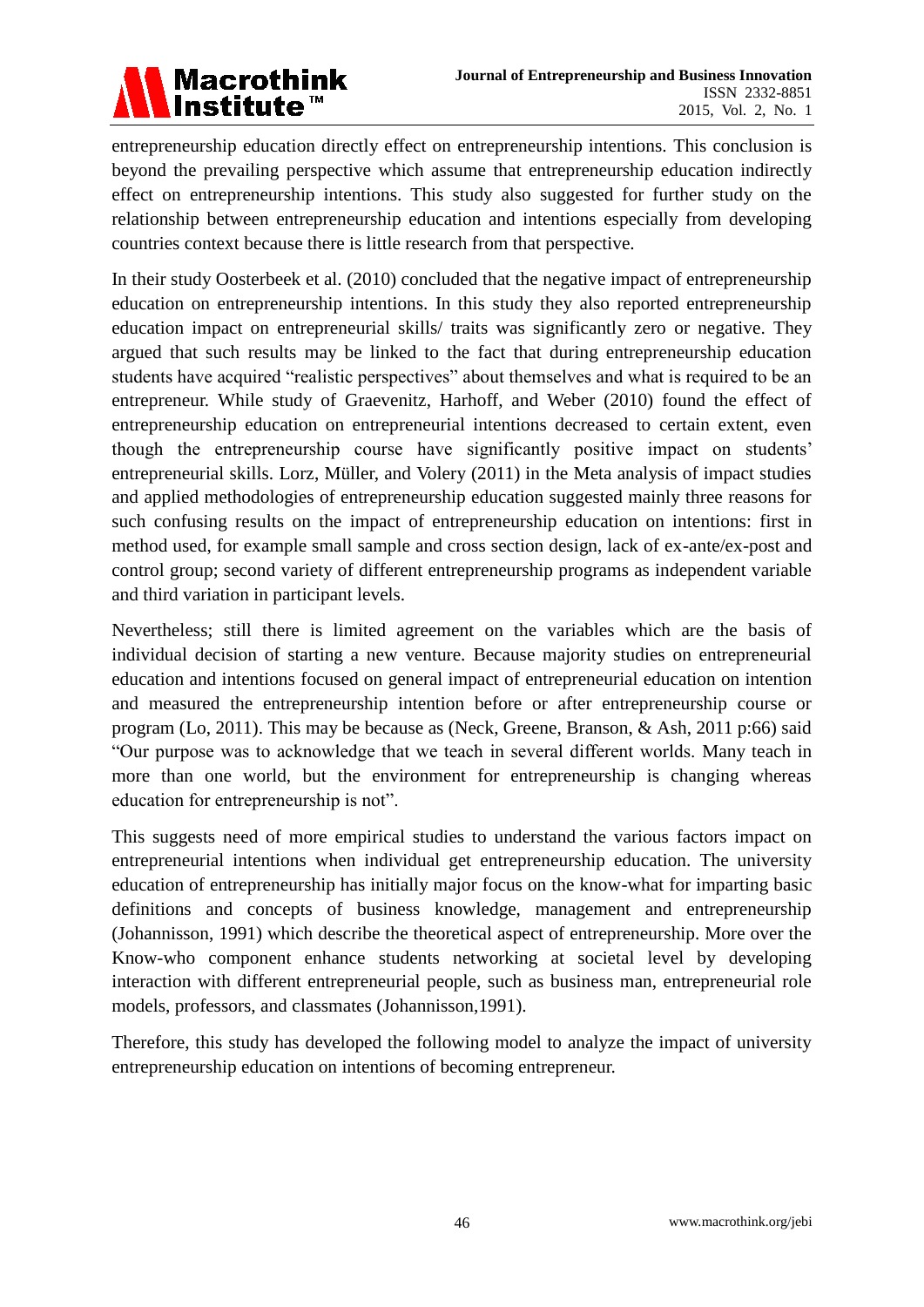



Figure 1 Research Model

### **3. Hypothesis**

H1: Attitude towards entrepreneurship effects on the students' intentions to become an entrepreneur.

H2: Subjective norms towards entrepreneurship effect on students' entrepreneurship intentions.

H3: Perceived behavioural control towards entrepreneurship effect on students' entrepreneurship intentions.

H4: Attitude, subjective norm and the perceived behavioural control of student toward entrepreneurship effect on the students' entrepreneurship intentions

H5: Entrepreneurship education effect on intentions of students towards entrepreneurship.

### **4. Research Methodology**

This study was conducted on the final year undergraduate and graduate students of business studies studying in various public and private HEIs/ universities in Sindh, Pakistan. Data was collected through self-administered survey method based on the questionnaire which is adapted from EIQ of (Linan &Chen, 2009) on entrepreneurial intentions and entrepreneurial education questioner of (Lo, C. T., & Sun, H. Y. 2008). A sample of 499 students from 9 HEIs of Sindh was used for the study collected from March2014 to May2014.

### **5. Data Analysis and Findings**

This study applied structural Equation Modeling (SEM) Path analysis, using AMOS 18.0 to test the inter-relationship between entrepreneurial intentions and entrepreneurial education.

This study used the factor analysis to measure the validity. Kaiser–Meyer–Olkin measure of sample adequacy was .926 and Bartlett's test of Sphericity was highly significant ( $p < .001$ ). These results suggested that data is suitable for conducting factor analysis. Six factors that has cumulative loading of 67.98% with factor loading values ranging from .54 to .91 has been extracted. Further, from the data four items which are KWO1, KWO2, Attitude5 and PBC2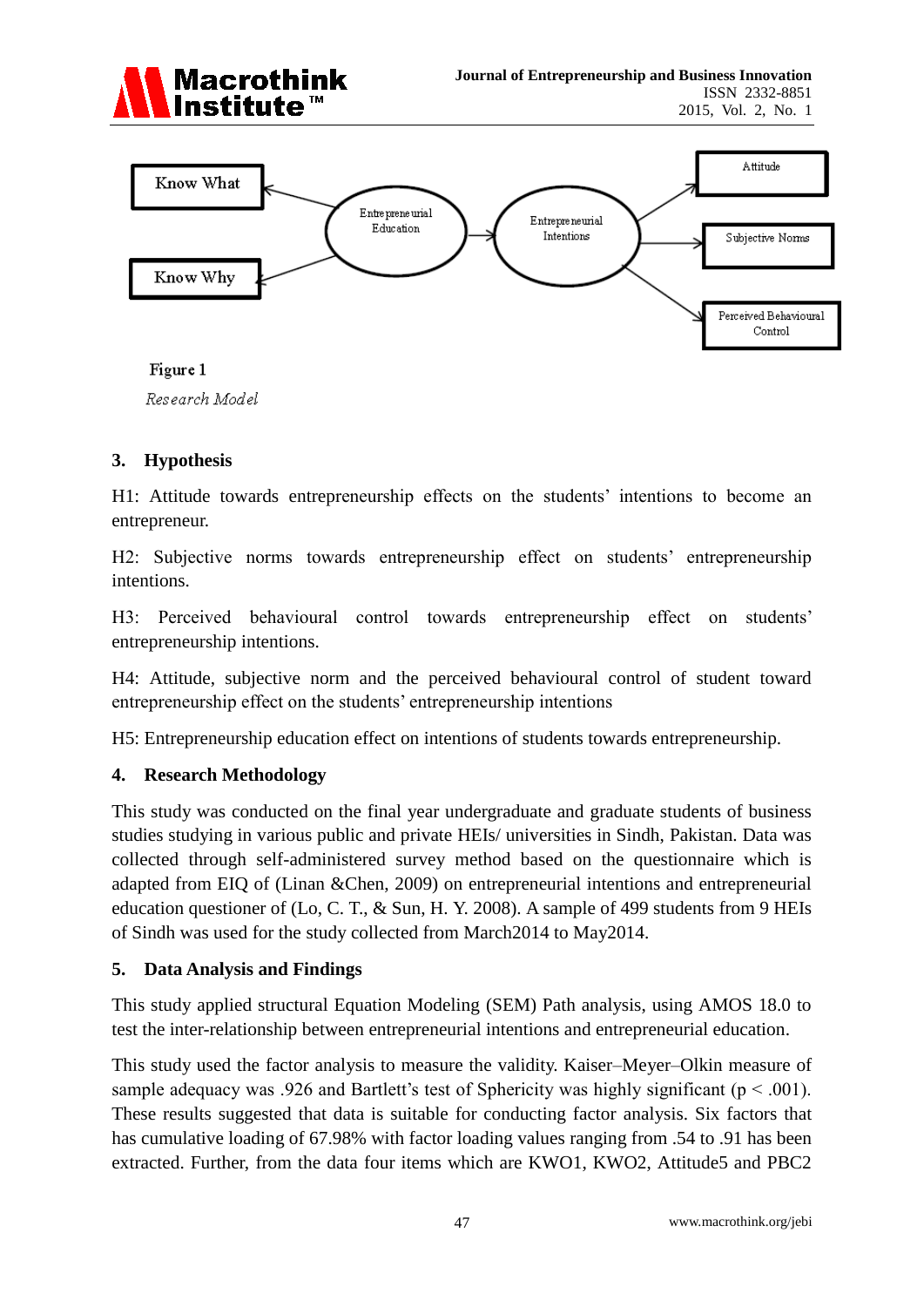

have been removed due to lower than .35 factors loading. While all other items have loaded more than .50 on each factor The tests of reliability showed that all the factor have Cronbach Alpha from (.76) to (.91). As shown in the table no2. These results suggest that data is reliable and valid for further analysis on SEM.

| Variable                        | Cronbach's Alpha | No of Items |  |
|---------------------------------|------------------|-------------|--|
| Attitude                        | .843             | 5           |  |
| Subjective Norms                | .767             | 3           |  |
| Perceived Behavioral<br>Control | .827             | 6           |  |
| Entrepreneurial<br>Intentions   | .910             | 6           |  |
| Know What                       | .914             | 5           |  |
| Know Who                        | .848             | 5           |  |

# Table1: Reliability Statistics of Different Variables

The structural model for the relationship between entrepreneurial intentions and entrepreneurial education has a degree of freedom 263 for the sample of 499 students as shown in the table blow. The first step for analyzing the structural model is to look at the model fit indexes (Hoyle, 1995). The Chi-square  $(\chi^2)$  value which "assesses the magnitude of the discrepancy between the sample and fitted co-variances matrices" (Hu & Bentler, 1999: 2) has the value of 586.593 and is significant with  $(p<.000)$ . A good model fit would provide an insignificant result at the 0.05 threshold. As this assumption is sensitive to sample size if it holds does not mean that the model fits the data, thus need to consider other indices (Bollen & Long, 1993).

The value of Chi-square is sensitive to the sample size therefore CMIN/df value that is  $\chi$ 2/df was used to adjust the effect of sample size. The values for  $\chi$ 2/df are 2.37 which is below the suggested cut off value of 3 (Tabachnick & Fidell, 2007). Therefore, after adjusting the sample size,  $\chi$ 2/d specified that the model is a good fit.

The model incremental fit indices like (GFI, NFI, CFI and TLI) which are not using the chi-square are employed in the model. GFI assess the sample correlation matrix variability proportion explained by the model. The value of GFI in the model is (.91) which is above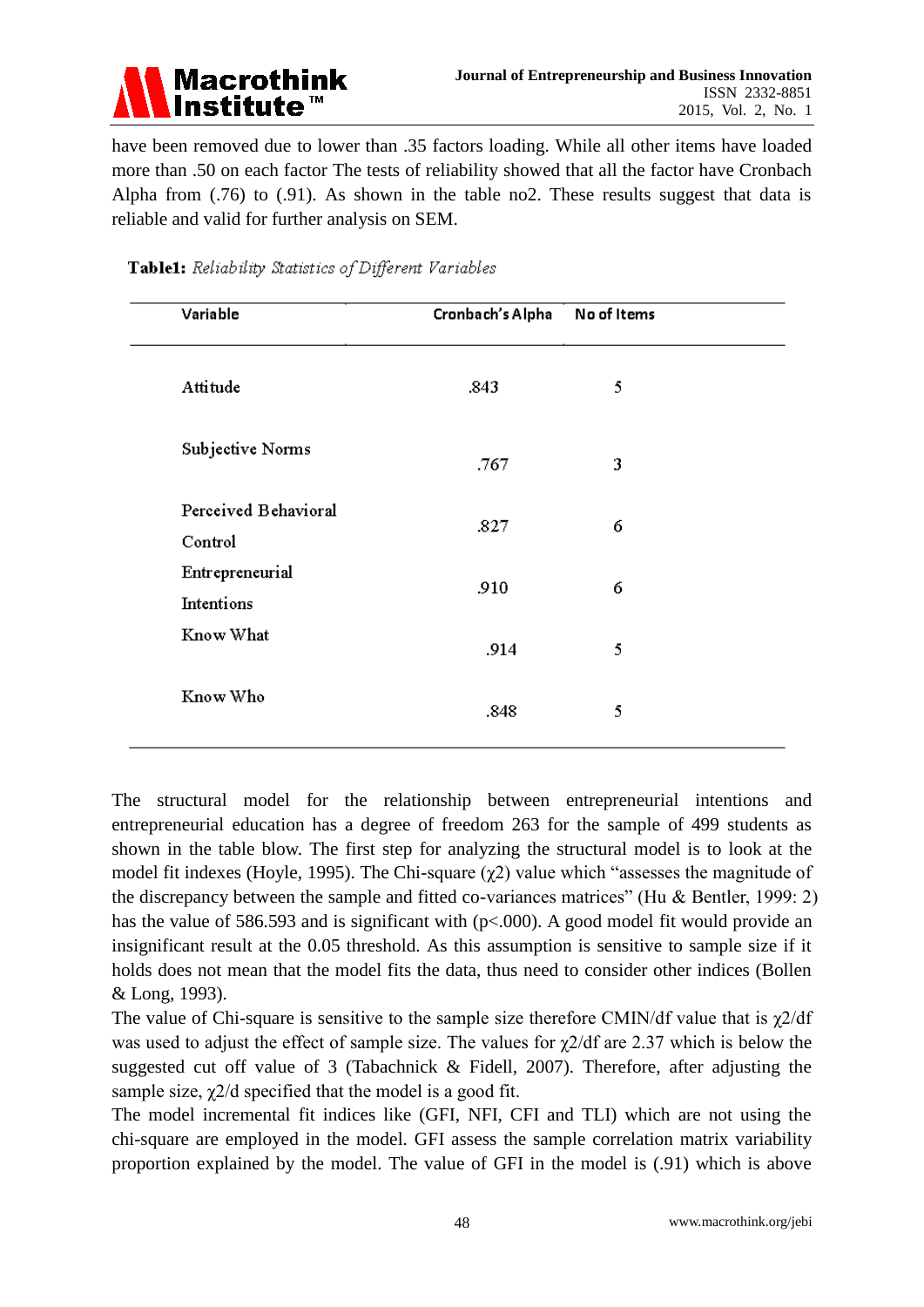

(.90) threshold value this suggests that the model is a good fit. The statistics results of CFI compare the default model with the null model. CFI value of (.94) which is above the (.90) value suggests that the model is a good fit. While the NFI, the compare target model with the baseline model. The NFI value of (.91) which suggests that model is a good fit. The RMSEA communicates about "how model with unknown but optimally chosen parameter estimates would fit the population's covariance matrix" (Byrne, 1998). The RMSEA value of (.050) which is below the cut-off value of  $(.06)$  (Hu and Bentler, 1999) suggest that the model is a good fit. The TLI compare default model and the null model has value of .95 which is above the .90 suggest that the model is a good fit. Considering the different indexes, we conclude that entrepreneurial education and entrepreneurial intentions model is a good fit with the data.

Table 2: Model Fit Indices

| Sample |             | $X^2$ Df CMIN/ $X^2$ RMSEA NFI CFI GFI |      |     |     |     | TL J |
|--------|-------------|----------------------------------------|------|-----|-----|-----|------|
| Size   |             |                                        |      |     |     |     |      |
| 499    | 586.593 263 | 2.230                                  | .05. | .92 | .94 | .91 | -95  |

After that the next step is to assess the hypothesized models for assessing that the parameter estimates are adequate(Hoyle, 1995).The MLE (Maximum Likelihood Estimation) method was used to estimate the path parameters of the entrepreneurial education and intention model. The results of MLEs of the parameters are given in the table 4

|  |  | Table 3: Hypothesis testing Results |  |
|--|--|-------------------------------------|--|
|  |  |                                     |  |

| Hypothesis                 | Parameter | S.E. | C.R.  | Ρ   | Result   |
|----------------------------|-----------|------|-------|-----|----------|
|                            | estimates |      |       |     |          |
| Attitude $\rightarrow$ E.I | .554      | .071 | 7.51  | *** | Accepted |
| $S.N \rightarrow E.I$      | .577.     | .064 | 10.34 | *** | Accepted |
| $PBC \rightarrow E.I$      | .611      | .056 | 8.26  | *** | Accepted |
| $EE \rightarrow E.I$       | .519      | .062 | 4.66  | *** | Accepted |
|                            |           |      |       |     |          |

Note: \*\*\* indicate significant at .001

The path analysis suggests that the impact of Attitude  $(0.554, P<.001)$ , subjective norms  $(0.554, P<.001)$ 577, P<.001) and perceived behavioural control (0.611, P<.001). This result suggests that attitude, subjective norms and perceived behavioural control were significantly related entrepreneurial intentions as antecedents. More ever the path analysis result also for Know-what (0.718, P<.001) and know-why (.989, P<.001). This shows that the know-what and know-why component has very high and significant impact on entrepreneurial education.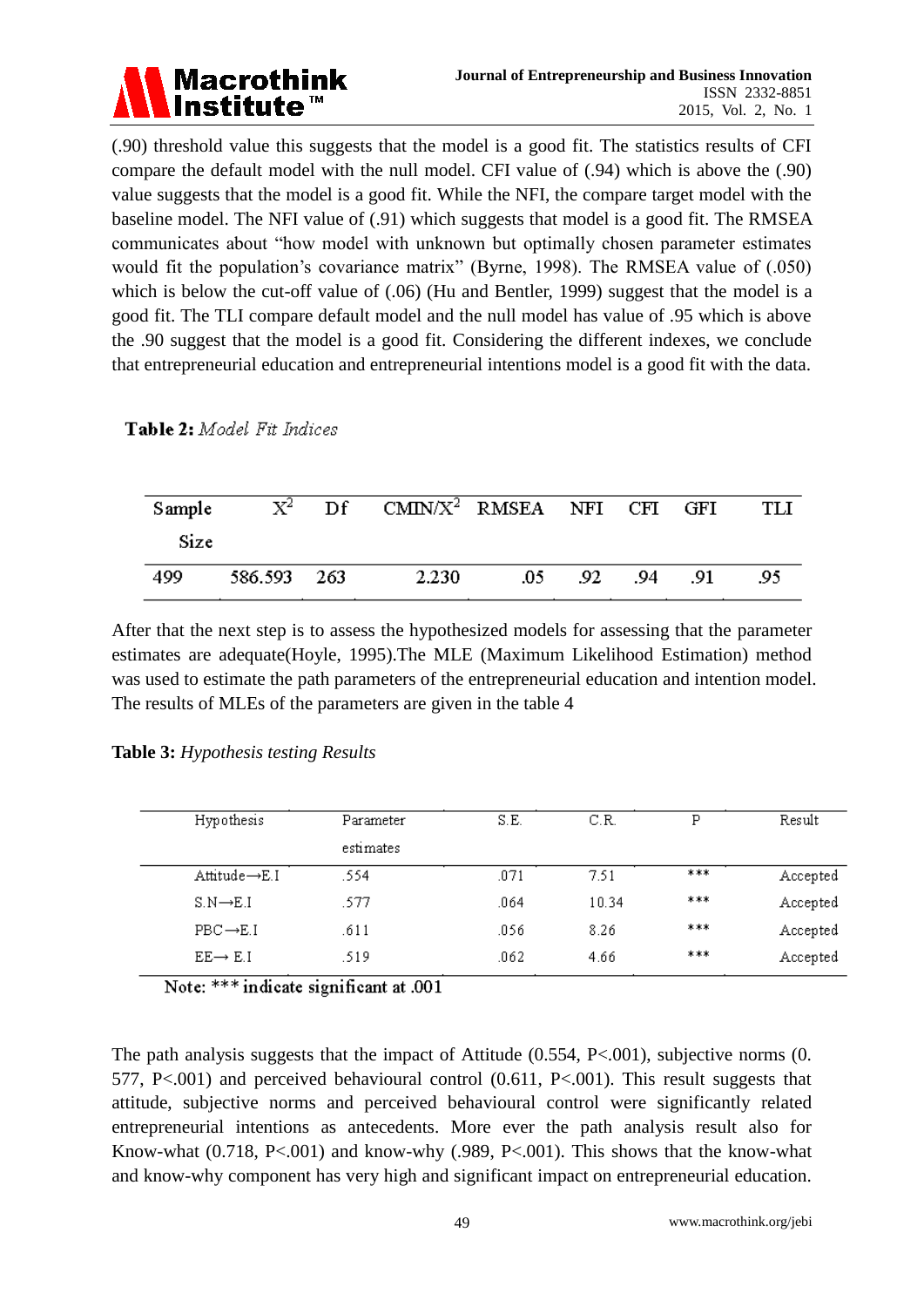

While the entrepreneurial Education has also had a significant impact on entrepreneurial intentions (0.519, P<.001).

#### **5. Discussion and Conclusion**

Increasing importance of entrepreneurship in developing and developed countries highlighted in the literature because of its impact on socio economic effectiveness, innovation and job creation (Shane & Venkataraman, 2000). Although with such a high impact has been empirically demonstrated but very limited studies have been conducted to analyze the impact of entrepreneurial education. Especially the impact of entrepreneurial education on intentions (Zhang et al., 2013). In the literature, limited studies have been conducted to analyze the impact of entrepreneurial education on intentions from the perspective of developing countries.

In an effort to reduce the gap, this study has been conducted to see the impact of entrepreneurial education on entrepreneurial intentions and to validate the TPB theory to measure the entrepreneurial intentions in Pakistan. The focus for the study was to look at the impact of particular components of entrepreneurship education i-e theoretical knowledge or Know- what and social networking or Know-who.

Result of this study validated the TPB theory by measuring entrepreneurial intentions in Pakistan using the three components of TPB i.e. attitude, subjective norms and PBC. This study also empirically demonstrated the impact of entrepreneurial education on intention along with the impact of the particular component of entrepreneurship education programs on entrepreneurial education. The result of this study also suggests that entrepreneurship can be promoted through entrepreneurial education.

This study also contributes that theoretical knowledge and social network development are the significant contributors of entrepreneurial learning process which results that entrepreneurship education play an important role enhancing the entrepreneurial intentions. This can foster the entrepreneurial spirit through entrepreneurial education and have an effect on the perception for becoming an entrepreneur (Schulte, 2004). Considering such results entrepreneurship education programs should be designed with equal importance to theoretical and developing network component of entrepreneurial education along with other components. Thus, the tertiary level institutes are considered to be the facilitators of an entrepreneurial culture; resulting a strong focus on entrepreneurship education that will be useful in promoting entrepreneurial intentions and culture (Morris et al. 2013). Therefore, it is important for teachers of the entrepreneurship to focus on imparting theoretical knowledge to potential entrepreneurs (Fiet, 2001) and development of social network through entrepreneurship education programs along with other components.

### **References:**

Ajzen, I. (1991). The theory of planned behavior. *Organizational behaviour and human decision processes*, *50*(2), 179-211.

Ajzen, I. (2001). Nature and operation of attitudes. *Annual review of psychology*,*52*(1), 27-58.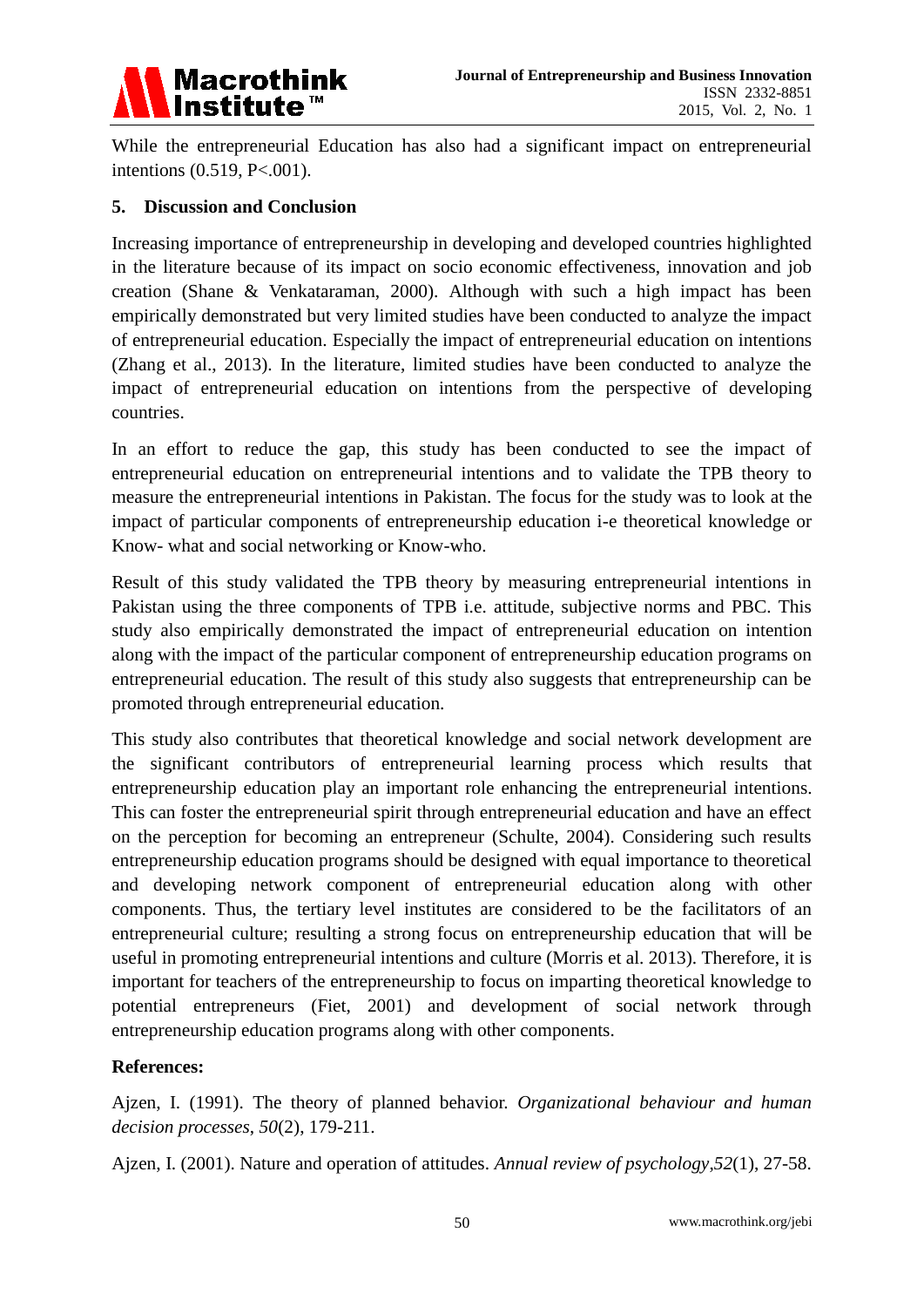

Ajzen, I. (2002). Perceived Behavioural Control, Self‐Efficacy, Locus of Control, and the Theory of Planned Behaviour1. *Journal of applied social psychology*,*32*(4), 665-683.

Ajzen, I. (2005). *Attitudes, personality, and behaviour*. McGraw-Hill International.

Ardichvili, A., Cardozo, R., & Ray, S. (2003). A theory of entrepreneurial opportunity identification and development. *Journal of Business Venturing*,*18*(1), 105-123.

Armitage, C. J., & Conner, M. (2001). Efficacy of the theory of planned behaviour:A meta‐analytic review. *British journal of social psychology*, *40*(4), 471-499.

Audretsch, D. B. (Ed.). (2002). *Entrepreneurship: determinants and policy in a European-US comparison* (Vol. 27). Springer.

Byabashaija, W., & Katono, I. (2011). The impact of college entrepreneurial education on entrepreneurial attitudes and intention to start a business in Uganda. *Journal of Developmental Entrepreneurship*, *16*(01), 127-144.

Bird, B. (1988). Implementing entrepreneurial ideas: The case for intention.*Academy of management Review*, 442-453.

Bollen, K. A., & Long, J. S. (Eds.). (1993). *Testing structural equation models*(Vol. 154). Sage.

Ciavarella, M. A., Buchholtz, A. K., Riordan, C. M., Gatewood, R. D., & Stokes, G. S. (2004). The Big Five and venture survival: Is there a linkage?.*Journal of Business Venturing*, *19*(4), 465-483.

European Commission. (2006). Entrepreneurship education in Europe: Fostering entrepreneurial mindsets through education and learning. In *Final proceedings of the conference on entrepreneurship education in Oslo*.

Economic surevy of Pakistan(2012). Retrieved on April 10, 2014, from http://www.finance.gov.pk/survey\_1112.html

Fayolle, A., Gailly, B., & Lassas-Clerc, N. (2006). Assessing the impact of entrepreneurship education programmes: a new methodology. *Journal of European Industrial Training*, *30*(9), 701–720.

Fayolle, A., & Gailly, B. (2008). From craft to science: Teaching models and learning processes in entrepreneurship education. *Journal of European Industrial Training*, *32*(7), 569-593

Fiet, J. O. (2001). The theoretical side of teaching entrepreneurship. *Journal of Business Venturing*, *16*(1), 1-24. Fiet, J. O. (2001). The pedagogical side of entrepreneurship theory. *Journal of Business Venturing*, *16*(2), 101-117.

Fishbein, M., & Ajzen, I. (1975). *Belief, attitude, intention and behaviour: An introduction to theory and research*. Reading, Mass.: Addison-Wesle

Gelderen. V, M., Brand, M., van Praag, M., Bodewes, W., Poutsma, E., & Van Gils, A. (2008).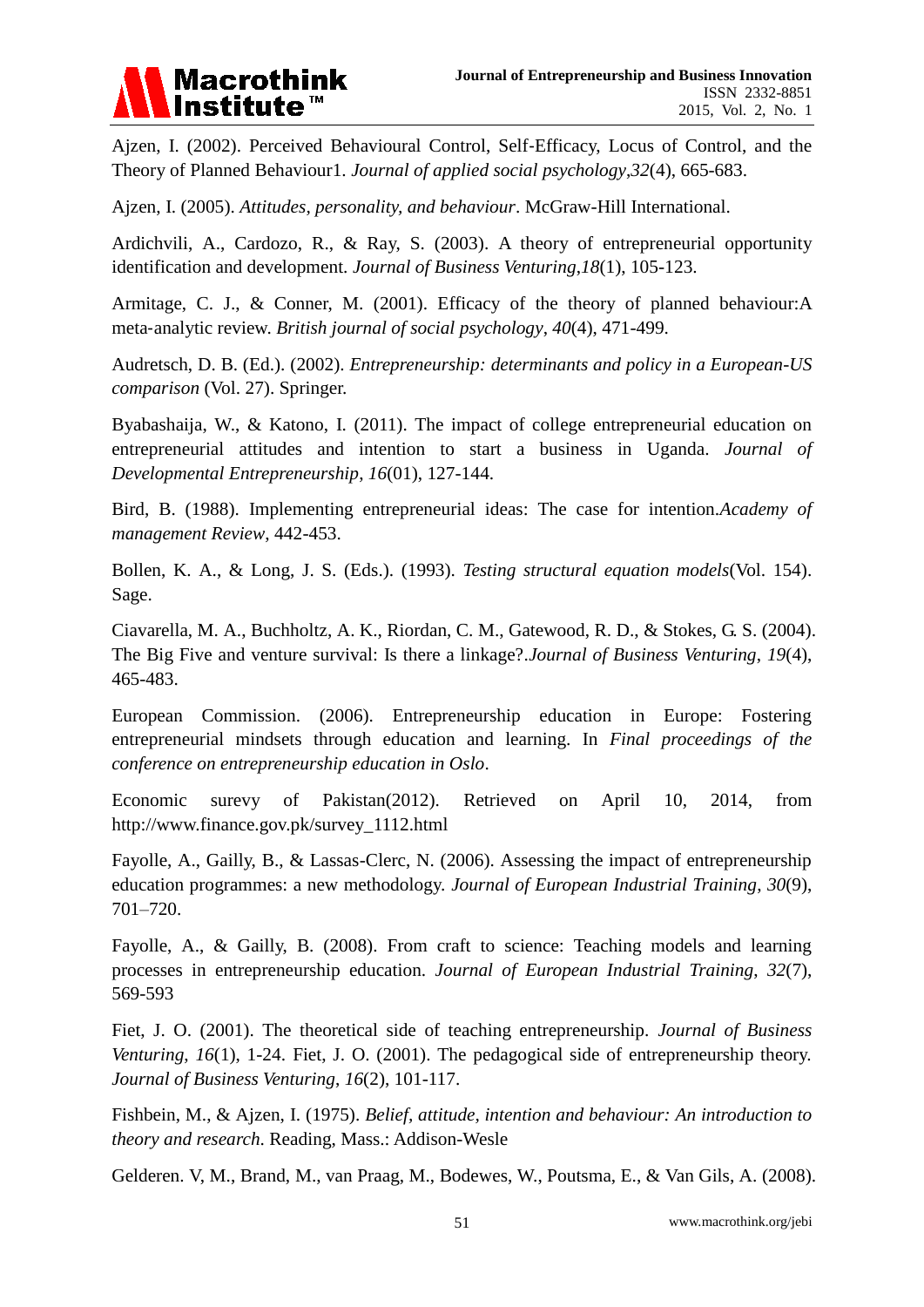

Explaining entrepreneurial intentions by means of the theory of planned behaviour. *Career Development International*, *13*(6), 538-559.

Galloway, L., & Brown, W. (2002). Entrepreneurship education at university: a driver in the creation of high growth firms?. *Education+ Training*, *44*(8/9), 398-405.

Godsey, M. L. (2006). Gaining entrepreneurial perspective: The impact of venture creation role models on high school career intention.

Graevenitz , Von, G., Harhoff, D., & Weber, R. (2010). The effects of entrepreneurship education. *Journal of Economic Behavior & Organization*,*76*(1), 90-112.

Haque, N. U. (2007). *Entrepreneurship in Pakistan* (No. 2007: 29). Pakistan Institute of Development Economics.

Hoyle, E., & John, P. D. (1995). *Professional knowledge and professional practice*. London: Cassell.

Hu, L. T., & Bentler, P. M. (1999). Cutoff criteria for fit indexes in covariance structure analysis: Conventional criteria versus new alternatives. *Structural Equation Modeling: A Multidisciplinary Journal*, *6*(1), 1-55.

Hyder, A., Azhar, A., Javaid, A., & Rehman, M. (2011). Entrepreneurial Intentions among Business Students in Pakistan. *Journal of Business Systems, Governance and Ethics*, *5*(2).

Kocoglu, M., & Hassan, M. U. (2013). Assessing Entrepreneurial Intentions of University Students: A Comparative Study of Two Different Cultures: Turkey and Pakistani. *European Journal of Business and Management*, *5*(13), 243-252.

Kolvereid, L. (1996). Prediction of employment status choice intentions.*WORKING PAPER SERIES-HENLEY MANAGEMENT COLLEGE HWP*.

Johannisson, B. (1991). University training for entrepreneurship: Swedish approaches. *Entrepreneurship & Regional Development*, *3*(1), 67-82.

Krueger, N. F., Reilly, M. D., & Carsrud, A. L. (2000). Entrepreneurial intentions: A competing models approach. *Journal of Business Venturing*,*15*(5/6), 411-432.

Liñán, F., Rodríguez-Cohard, J. C., & Rueda-Cantuche, J. M. (2011). Factors affecting entrepreneurial intention levels: a role for education. *International Entrepreneurship and Management Journal*, *7*(2), 195-218.

Liñán, F., & Chen, Y. W. (2009). Development and Cross‐Cultural application of a specific instrument to measure entrepreneurial intentions. *Entrepreneurship Theory and Practice*, *33*(3), 593-617

Lo, C. T. (2011). The impact of entrepreneurship education on entrepreneurial intention of engineering students (Unpublished doctoral thesis) Cityu University of Hong Kong

Lorz, M., Müller, S., & Volery, T. (2011). Entrepreneurship Education: A Meta Analysis of Impact Studies and Applied Methodologies. In *Conference Paper, FGF G-Forum 2011*.